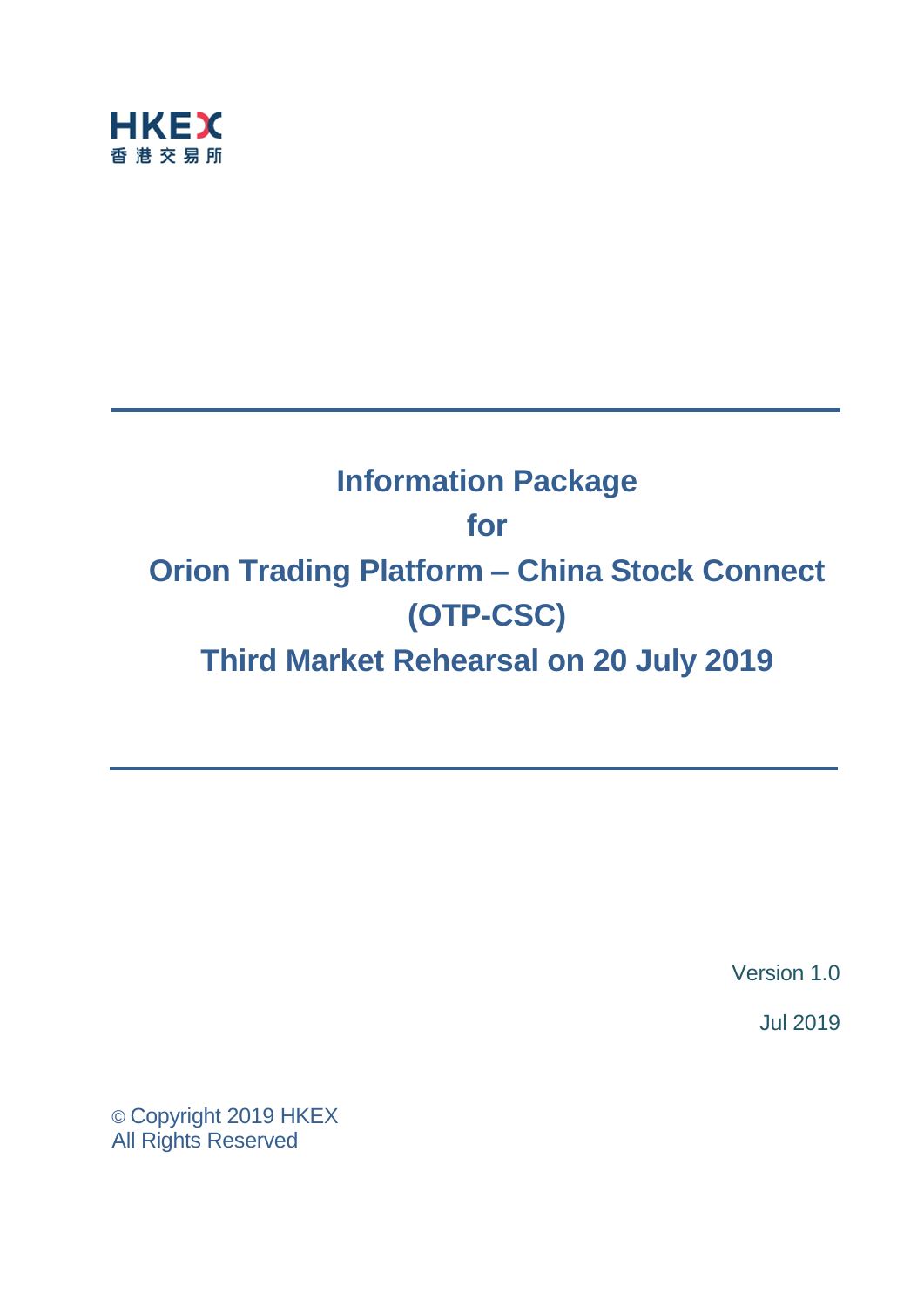

# **Version History**

| Version No. | <b>Issue Date</b> | <b>Particulars</b>                                                            |
|-------------|-------------------|-------------------------------------------------------------------------------|
| 1. $\Omega$ | 16 Jul, 2019      | First version of OTP-CSC Information Package on the Third<br>Market Rehearsal |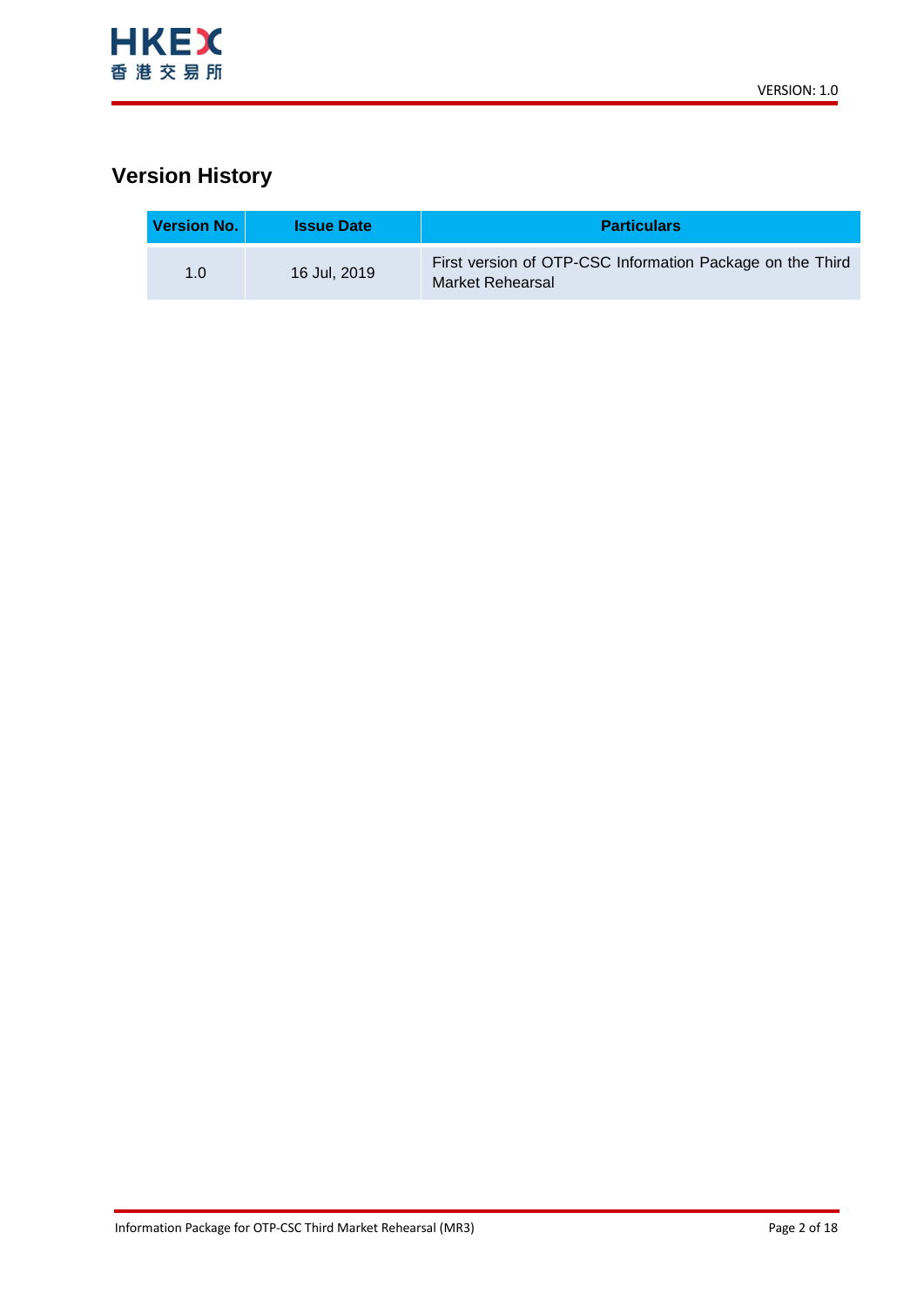

# **Table of Contents**

| $2^{\circ}$ |            |  |
|-------------|------------|--|
|             | 2.1<br>2.2 |  |
|             |            |  |
|             |            |  |
|             |            |  |
|             |            |  |
|             |            |  |
|             |            |  |
|             |            |  |
|             |            |  |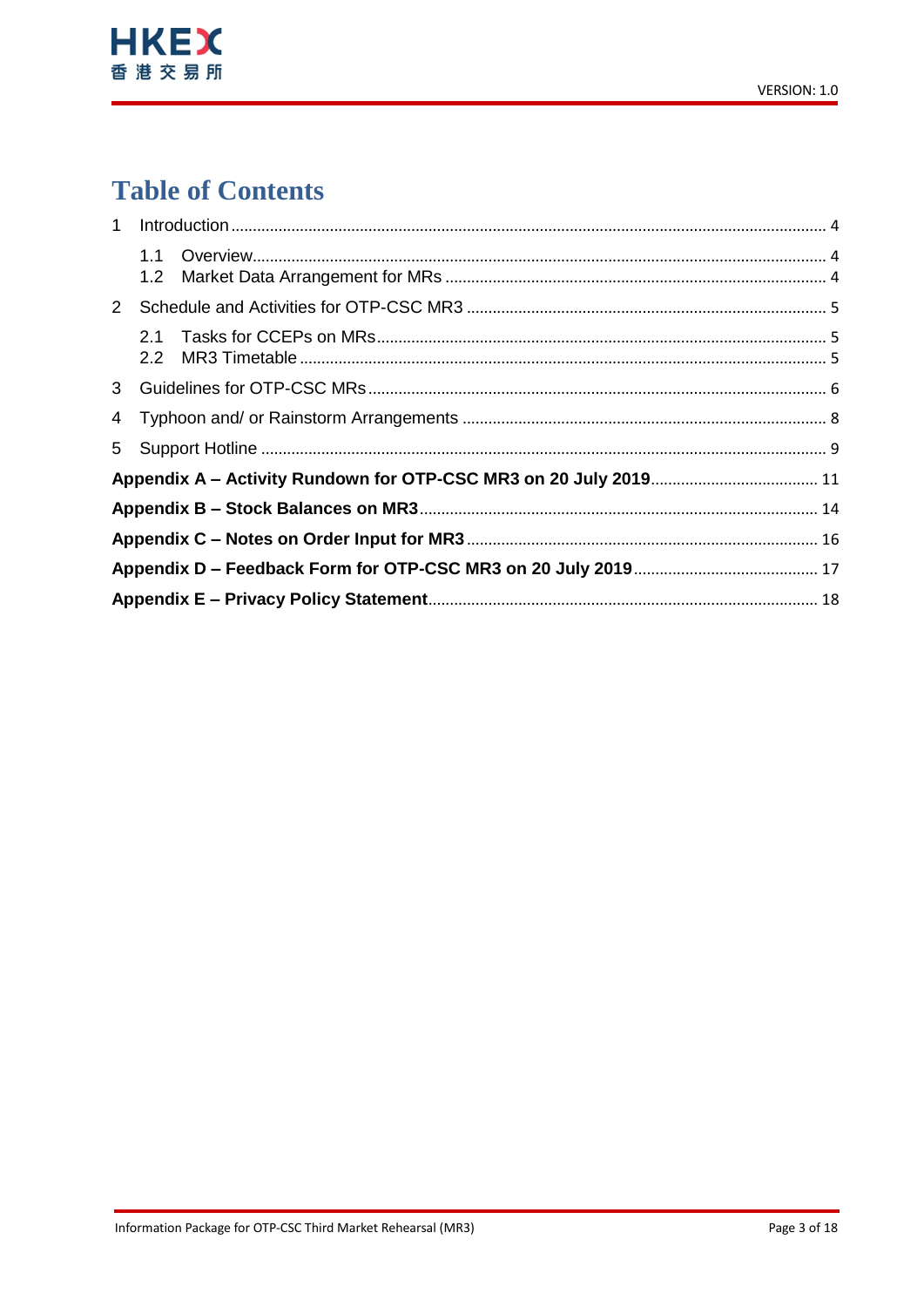## <span id="page-3-0"></span>**1 Introduction**

## <span id="page-3-1"></span>**1.1 Overview**

Following the successful completion of the Connectivity Session and first Market Rehearsal (MR1), all China Connect Exchange Participants (CCEPs) using Broker Supplied System (BSS) are invited to participate in the Third Market Rehearsal (MR3) to ensure they can operate with Orion Trading Platform – China Stock Connect (OTP-CSC) which will replace the current China Stock Connect System (CSC).

| <b>Date</b>  | <b>Mandatory /</b><br><b>Optional</b> | Task                       | <b>Objective</b>                                                                                              |
|--------------|---------------------------------------|----------------------------|---------------------------------------------------------------------------------------------------------------|
| 20 July 2019 | Mandatory                             | 3rd Market Rehearsal (MR3) | Validate CCEPs' BSS capability<br>for handling HKEX's system<br>failover from primary site to<br>backup site. |

**MR3 is mandatory for participation.** All CCEPs must satisfactorily complete the MR3 to ensure their CCCG/BSS can operate with OTP-CSC under normal operation and contingency arrangement. Failure to complete MR3 may result in the CCEP's trading device being prohibited from connecting to OTP-CSC.

## <span id="page-3-2"></span>**1.2 Market Data Arrangement for MRs**

CCEPs who have subscribed to HKEX Orion Market Data Platform - China Connect (Securities) (OMD-CC) can have access to OMD-CC feed during MRs.

Some Application Service Providers (ASPs) may be able to redistribute OMD-CC data to their CCEP customers conducting MRs in the same environment. CCEPs should check with their ASPs immediately for the required logistics or other necessary arrangement for if they plan to receive market data from them during the MRs.

Real-time price data of Northbound test securities will also be available from the Market Data Portal after market open till market close during MRs. URL of the portal is: [http://203.78.5.160/MDP.](http://203.78.5.160/MDP)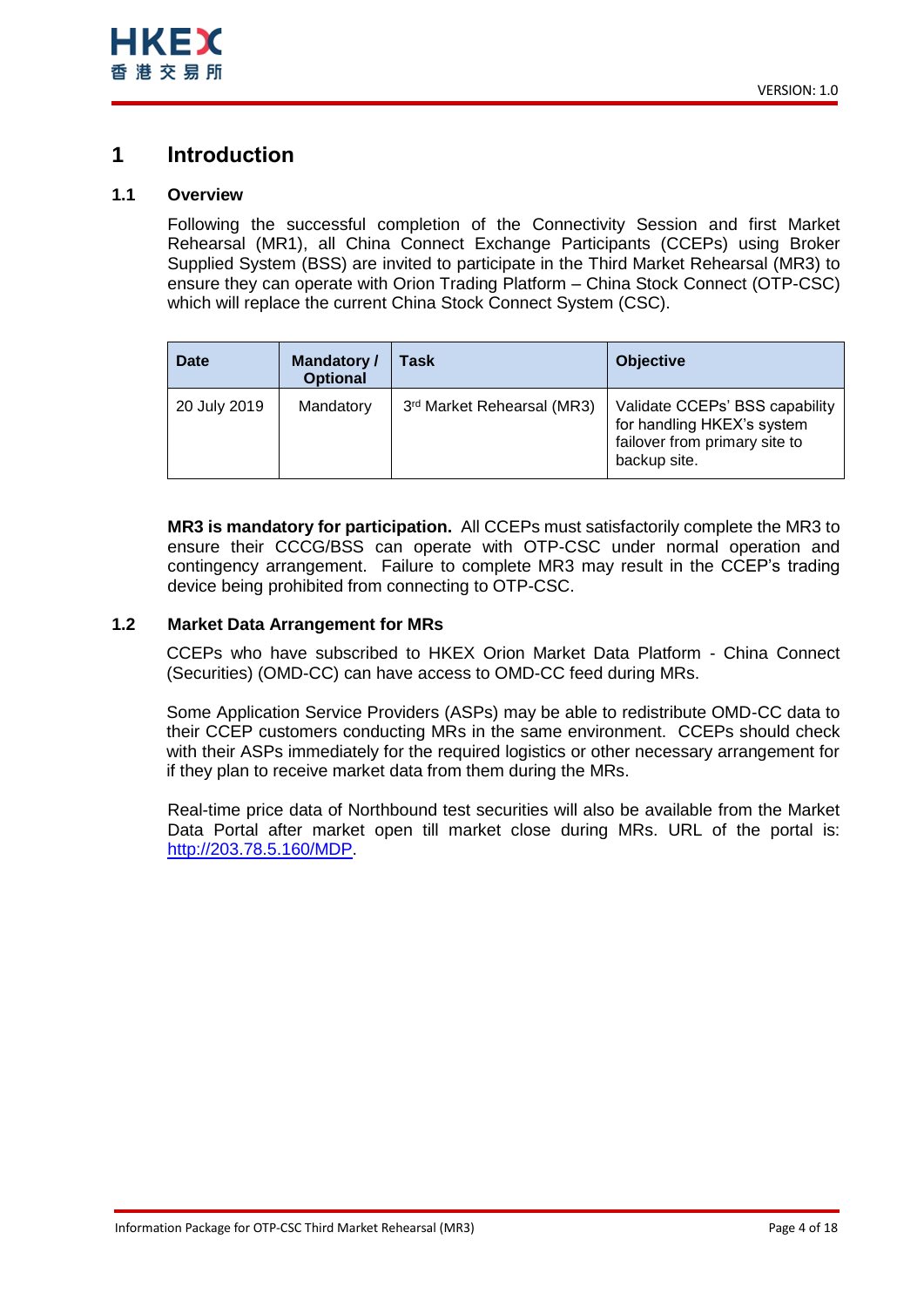

# <span id="page-4-0"></span>**2 Schedule and Activities for OTP-CSC MR3**

## <span id="page-4-1"></span>**2.1 Tasks for CCEPs on MRs**

CCEPs are required to complete the following tasks for the MR3:

| <b>Task</b>  |                           | <b>CCEPs</b>     | <b>Execution</b><br><b>Deadline</b>    | <b>Reference</b>        |
|--------------|---------------------------|------------------|----------------------------------------|-------------------------|
|              |                           | <b>Concerned</b> | <b>Date</b>                            | <b>Documents</b>        |
|              |                           |                  | 3rd Market Rehearsal (MR3) (mandatory) |                         |
|              | 1. Execute rundown        | All CCEPs        | 20 July 2019 (Saturday)                | Appendix $A -$          |
|              |                           |                  | $9:15am - 5:00pm$                      | <b>Activity Rundown</b> |
|              | 2. Conduct Post Test      | Relevant         | 20 July 2019 (Saturday)                | Appendix A -            |
| Verification |                           | <b>CCEPs</b>     | 10:00pm to 11:00pm                     | <b>Activity Rundown</b> |
|              | Session after MR3         |                  |                                        |                         |
|              | (optional) <sup>[1]</sup> |                  |                                        |                         |
|              | 3. Return feedback        | All CCEPs        | On or before 22 July 2019              | Appendix D-             |
|              | form                      |                  | (Monday)                               | <b>Feedback Form</b>    |

## Note:

1. The "Post Test Verification Session after MR3" is offered for CCEPs to validate that their BSS have already reinstated for trading with CSC properly on the following trading day. Participation is optional and prior registration is required.

## <span id="page-4-2"></span>**2.2 MR3 Timetable**

MR3 aims to provide another opportunity for CCEPs to simulate their trading activities and validate the capability of their BSS in handling system failover of OTP-CSC and OMD-CC from primary site to backup site. A full-day trading session will be arranged for the MR3 as below:

| Time                              | <b>Session</b>                                                                                                               |
|-----------------------------------|------------------------------------------------------------------------------------------------------------------------------|
| $9:15$ am $-9:25$ am              | <b>Opening Call Auction Session</b>                                                                                          |
| $9:30$ am $-11:30$ am             | <b>Morning Continuous Auction Session</b><br>$\bullet$                                                                       |
| 10:45am                           | Simulated Transient System Interruption<br>٠                                                                                 |
| 11:00am                           | Simulated OTP-CSC and OMD-CC System Failure /<br><b>Trading Interruption</b>                                                 |
| 12:00noon                         | OTP-CSC and OMD-CC at Backup site is ready for<br><b>Connection from BSS</b>                                                 |
| $1:00 \text{pm} - 2:57 \text{pm}$ | <b>Afternoon Continuous Auction Session</b>                                                                                  |
| $2:57$ pm $-3:00$ pm              | <b>Closing Call Auction Session</b><br>٠                                                                                     |
| $3:30$ pm $-5:00$ pm              | Download Day-End Trade File and Closing Price File<br>٠                                                                      |
| $10:00$ pm $-11:00$ pm            | Post Test Verification Session after MR3 (optional and<br>٠<br>applicable for CCEP's participation with prior registrations) |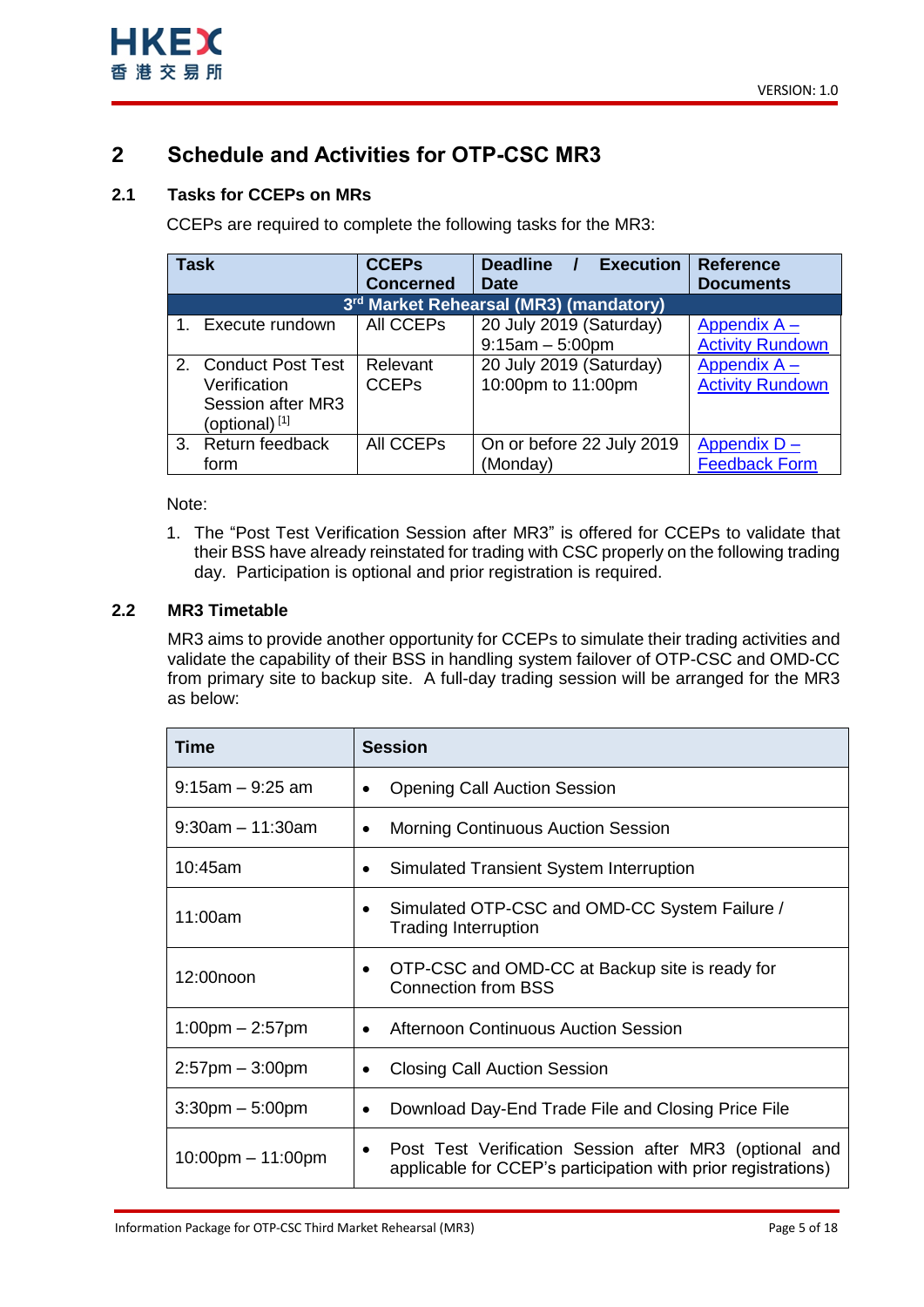

## <span id="page-5-0"></span>**3 Guidelines for OTP-CSC MRs**

CCEPs are requested to make note of the following important points when they take part in the MR3:

Before MR3:

- CCEPs previously registered to participate in the Post Test Verification Session (PTVS) in MR2 will treat the same to participate in the PTVS after MR3. CCEPs should have informed HKEX about the change of participation to the PTVS after MR3 (if applicable) before the deadline on **16 July 2019**.
- For participation of MR3, no prior registration is required.
- CCEPs should have completed the End-to-End Test to verify the readiness of their BSS software prior to their participation in the MRs.

## During MR3:

- CCEPs must ensure that the correct configuration (if needed) of BSS software supporting OTP-CSC is activated before connecting to OTP-CSC. In this case, after conducting MR3, CCEPs must also ensure that BSS software is reinstated for CSC to ensure no interruption to their trading activities on the following trading day.
- CCEPs are reminded to back up their BSS production database before the MR3 so that the database can be restored after the test to safeguard data integrity for the following trading day.
- The stock database as at the market open on **17 June 2019** will be used for MR3.
- Take note of the saleable quantities of eligible stocks on hand when placing sell orders with reference to **[Appendix B](#page-13-0)**.
- It will simulate OTP-CSC and OMD-CC system failure and failover to backup site at around 11:00am.
- CCEPs should sign on **ALL** CCCG/BSS (including Trading and Drop Copy sessions) by using the assigned Comp ID and password **"Ab123456"** before and after OTP-CSC and OMD-CC system failure and failover to backup site.
- CCEPs are requested to submit orders to simulate real-life trading activities. Submission of buy and sell orders are required to tag with BCANs.
- For SSE, CCEPs can use BCANs that were successfully registered and contained in BCAN Full Image File distributed on **19 July 2019.** CCEPs, who have not registered any BCAN, can only input sell orders with reserved values, i.e. 1 or 2.
- For SZSE, CCEPs can submit orders with any BCANs.
- CCEPs already rolled out pre-trade checking function for institutional investor ID (II ID), please use II ID that opened at or before **3 June 2019**.
- CCEPs supported but not yet rolled out pre-trade checking function for II ID, dummy II IDs will be separately issued to the relevant CCEPs.

### After MR3:

 Upon completion of test, CCEPs are reminded to log off and terminate all CCCG sessions, then perform end-of-day procedures and clean up the transaction data (e.g. orders and trades) entered during the test from BSS (if applicable).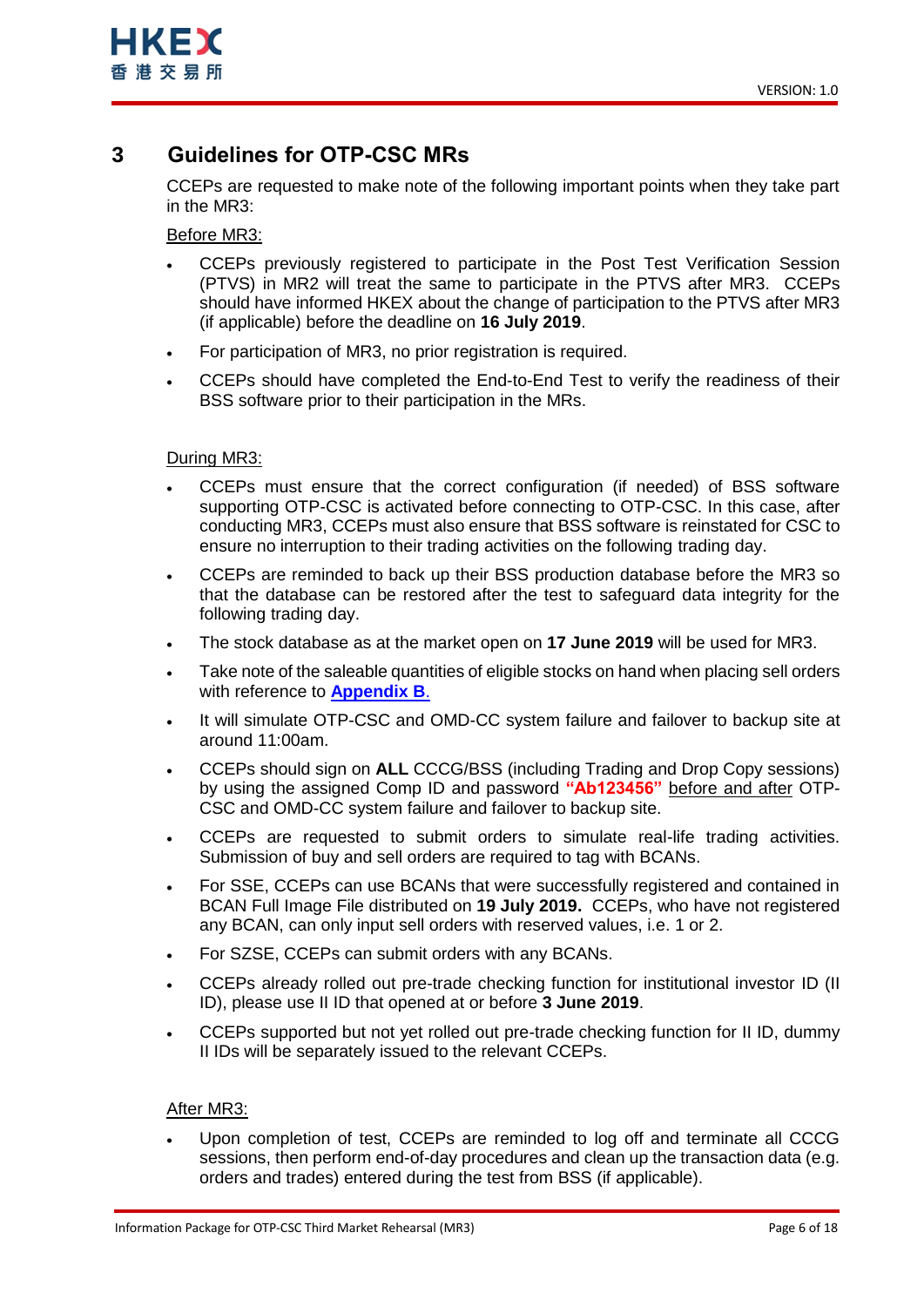

- After the testing, CCEPs are also reminded to clean up the next day requests for testing, if any, to ensure that these testing orders will not be carried forward to the production on the following trading day.
- All OMD-CC messages disseminated during the MR3 should be treated as nonproduction data and have to be cleaned up afterwards.

### Post Test Verification Session:

- Participation in Post Test Verification Session is optional and required prior registration.
- Participating CCEPs are required to use **production password** to logon all CCCG/BSS (including Trading and Drop Copy sessions) to verify their BSS systems successfully fallback to current production version.
- Participating CCEPs can only perform logon test as both Shanghai and Shenzhen markets are closed.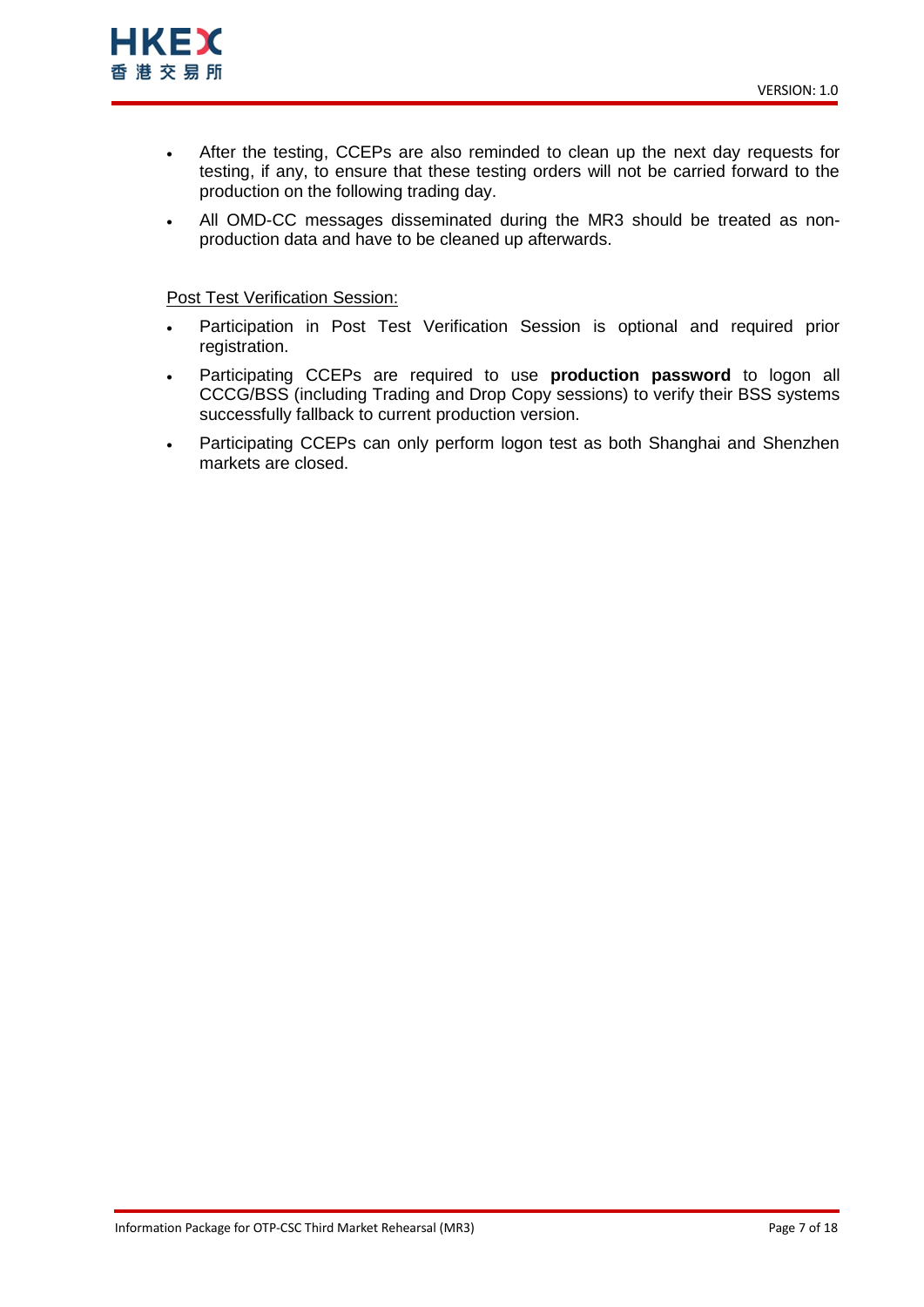# <span id="page-7-0"></span>**4 Typhoon and/ or Rainstorm Arrangements**

When Tropical Storm Warning Signal No. 8 (or above) or the Black Rainstorm Warning Signal is hoisted, the following arrangements will apply:

| <b>Condition</b>                                                                        | <b>Arrangement</b>                                                                                         |
|-----------------------------------------------------------------------------------------|------------------------------------------------------------------------------------------------------------|
| If either of the warnings is hoisted or to be<br>in force anytime from 7:00am to 9:00am | The scheduled activity of the day will be<br>cancelled and will not be resumed for the<br>rest of the day. |
| If Tropical Storm Warning Signal No. 8 or                                               | The scheduled activity of the day will be                                                                  |
| above is hoisted after 9:00am                                                           | terminated 15 minutes thereafter.                                                                          |
| If Black Rainstorm Warning is issued after                                              | All scheduled activity will continue until                                                                 |
| 9:00am                                                                                  | completion.                                                                                                |

Note:

1. In any case, all participating CCEPs should complete the appropriate day-end work including file/ database backup and restoration, system restoration/ fallback and so on to ensure there will be no interruption on the next trading day.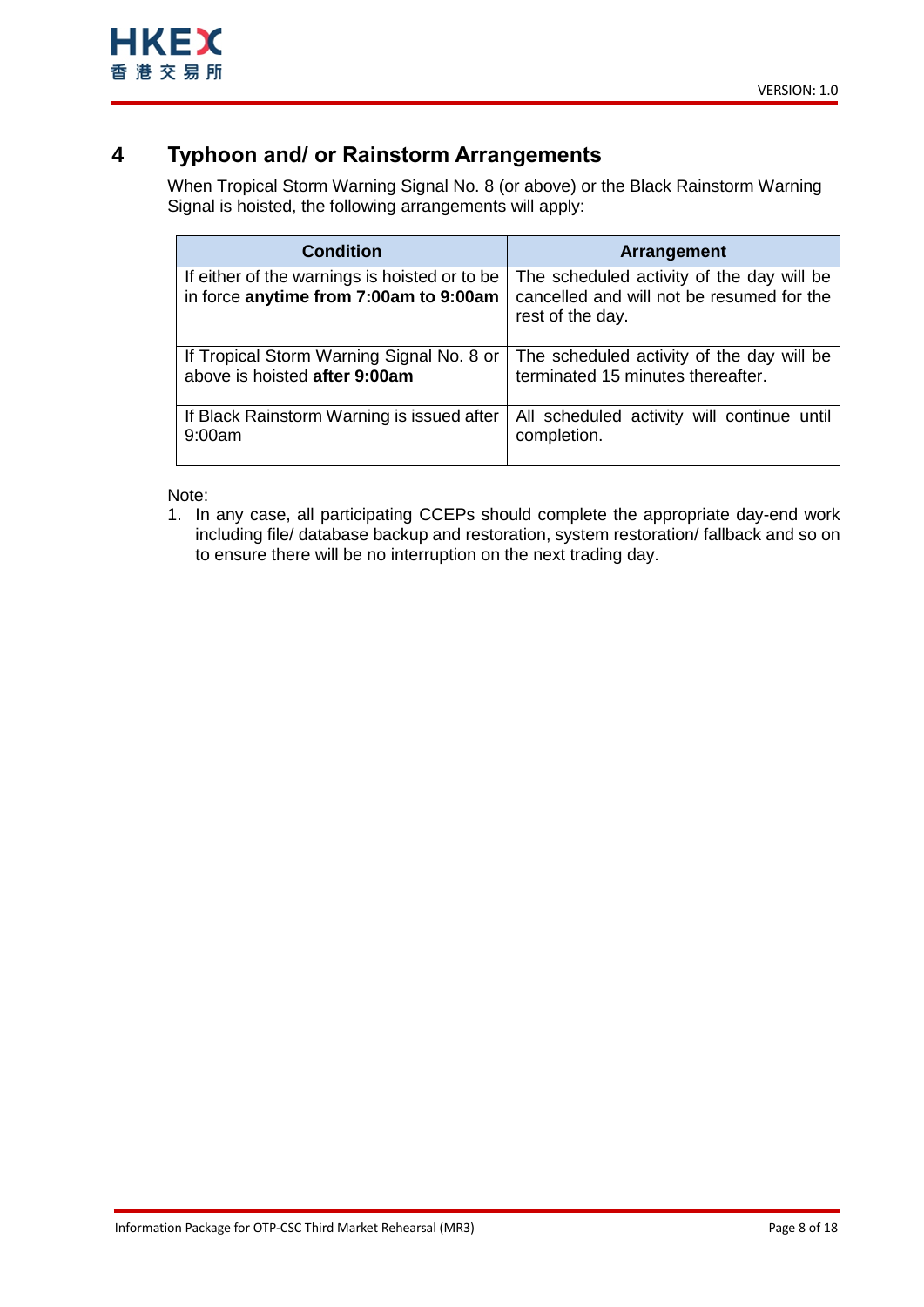

# <span id="page-8-0"></span>**5 Support Hotline**

Should CCEPs have any questions about OTP-CSC MRs, please contact the following Support Hotlines:

| <b>Support Hotline</b>     | <b>Telephone Number</b> | <b>Email Address</b>   |
|----------------------------|-------------------------|------------------------|
| <b>For BSS Support</b>     | 2840 3351               | bsssupport@hkex.com.hk |
| <b>For General Enquiry</b> | 2840 3626               | otpc@hkex.com.hk       |
| <b>For OMD-CC Enquiry</b>  | 2211 6558               | IVSupport@hkex.com.hk  |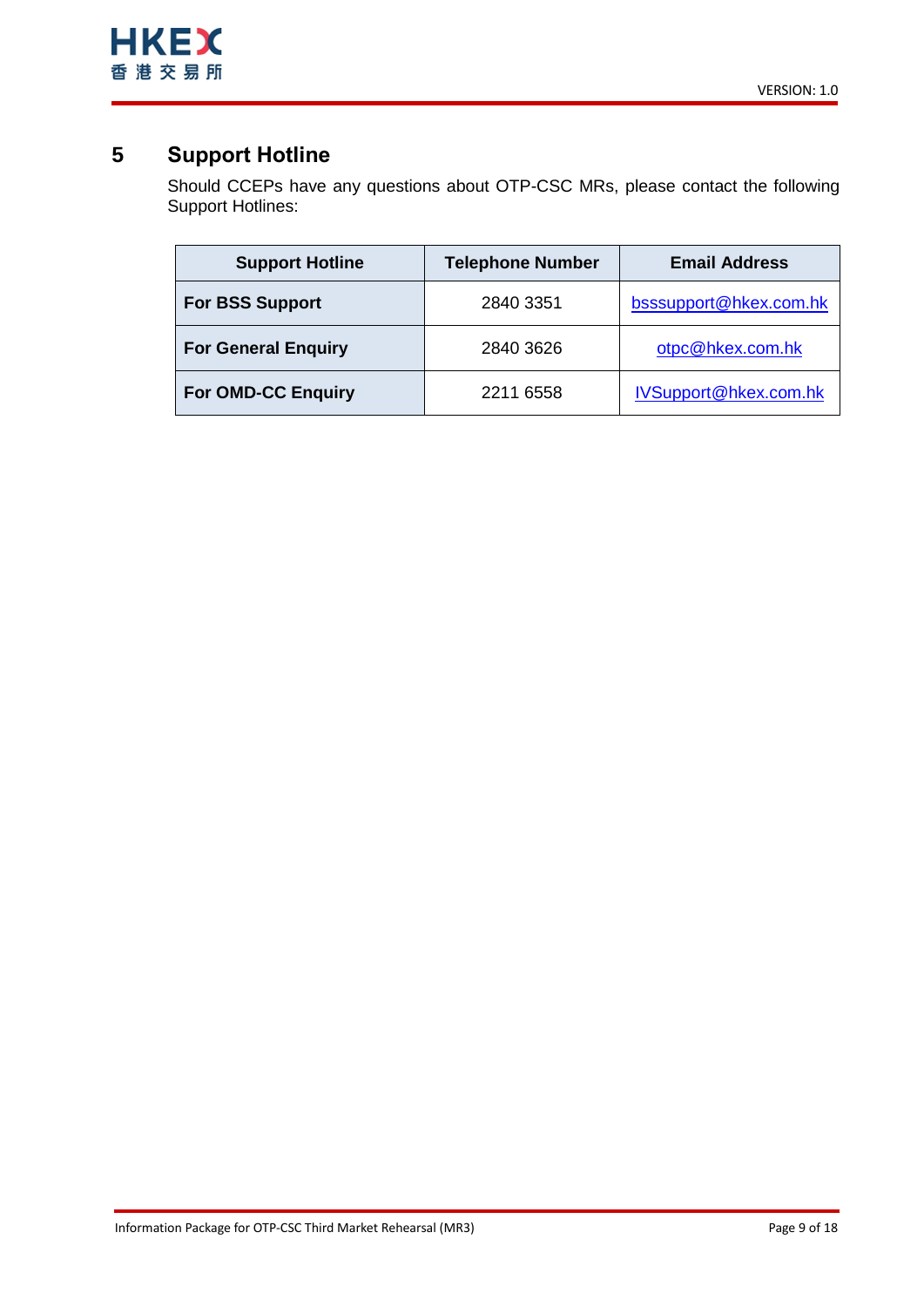

# **Appendices**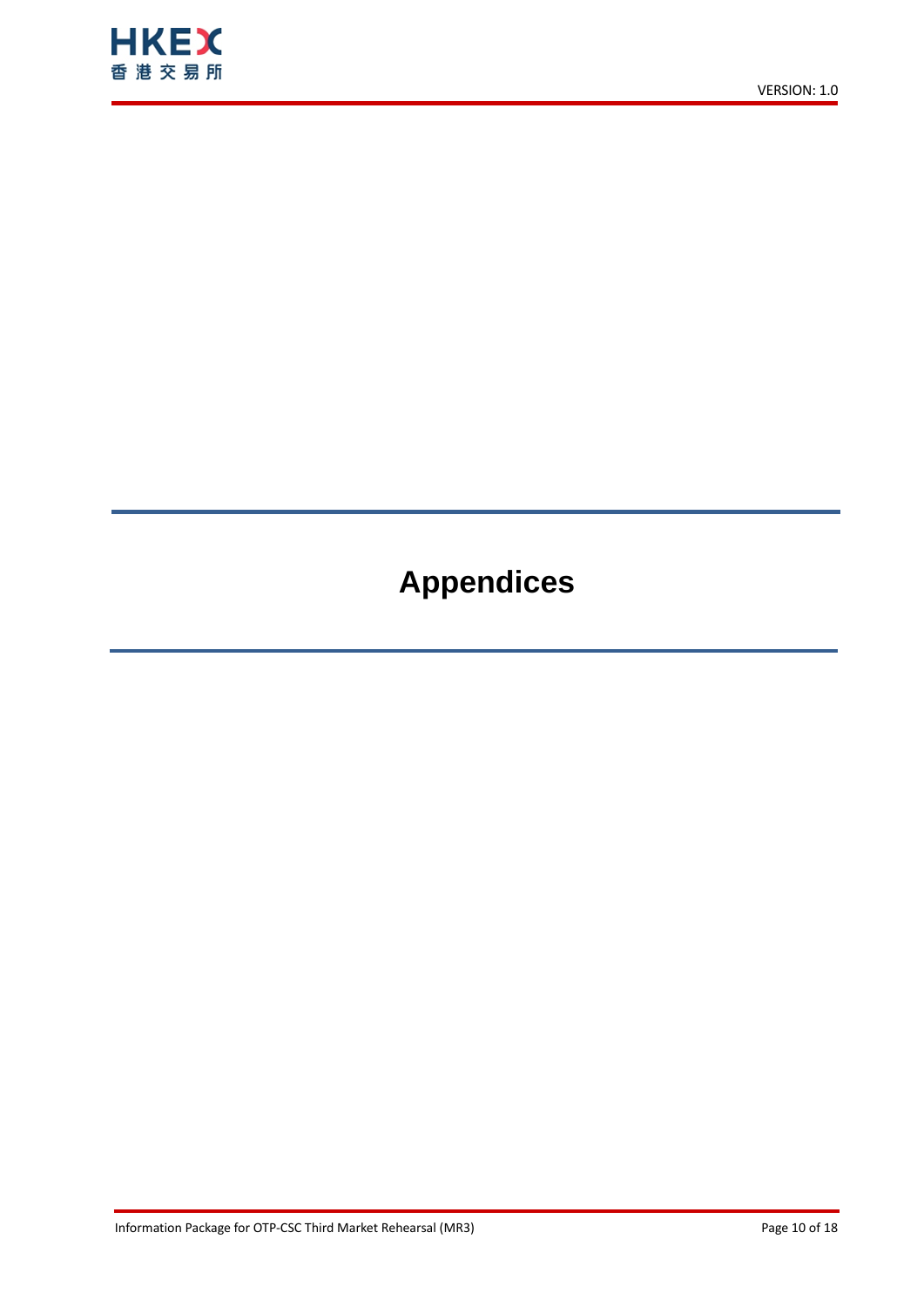# <span id="page-10-1"></span><span id="page-10-0"></span>**Appendix A – Activity Rundown for OTP-CSC MR3 on 20 July 2019**

| <b>Time</b>                                | <b>Activities</b>                                                                                                                                                                                                                                                                                       |  |  |  |
|--------------------------------------------|---------------------------------------------------------------------------------------------------------------------------------------------------------------------------------------------------------------------------------------------------------------------------------------------------------|--|--|--|
| 19 July 2019 (Friday) - After Market Close |                                                                                                                                                                                                                                                                                                         |  |  |  |
| After 5:00pm                               | $\Box$ Ensure the production database of in-house / back-office systems are<br>properly backed-up before the MR3.                                                                                                                                                                                       |  |  |  |
|                                            | $\Box$ Ensure the BSS system version used for the MR3 is OTP-CSC compatible;<br>otherwise, the BSS system may not be able to connect to OTP-CSC when<br>OTP-CSC is brought up.                                                                                                                          |  |  |  |
|                                            | Notes:                                                                                                                                                                                                                                                                                                  |  |  |  |
|                                            | For BSS, please do not input any next day requests after trading hours<br>on Friday (i.e. requests intended for submission to host on the<br>following trading day, since next day requests will be submitted to<br>OTP-CSC host during MR3 and will not be available on the following<br>trading day). |  |  |  |
|                                            | After MR3 and Post Test Verification Session (if applicable), CCEPs<br>are also reminded to clean up the next day requests (if any) to ensure<br>that these testing orders will not be carried forward to the production<br>on the following trading day.                                               |  |  |  |
|                                            | No enrollment is required for OMD-CC.<br>$\bullet$                                                                                                                                                                                                                                                      |  |  |  |
| 20 July 2019 (Saturday)                    |                                                                                                                                                                                                                                                                                                         |  |  |  |
| Before 9:00am                              | <b>Logon to OTP-CSC Host</b>                                                                                                                                                                                                                                                                            |  |  |  |
|                                            | For CCCG/BSS                                                                                                                                                                                                                                                                                            |  |  |  |
|                                            | $\Box$ Connect to CCCG for all CCCG sessions (including Trading and Drop Copy<br>sessions).                                                                                                                                                                                                             |  |  |  |
|                                            | $\Box$ Logon using the assigned Comp ID(s) and the password "Ab123456" for<br>all CCCG sessions (including Trading and Drop Copy sessions).                                                                                                                                                             |  |  |  |
| <b>Opening Call Auction Session</b>        |                                                                                                                                                                                                                                                                                                         |  |  |  |
| $9:15am - 9:25am$                          | The opening call auction session will run from 9:15am - 9:25am.<br>❏                                                                                                                                                                                                                                    |  |  |  |
|                                            | ❏<br>Simulate real-life trading activities (in terms of order input, pattern and<br>volume) and refer to <b>Appendix C</b> for Notes on Order Input.                                                                                                                                                    |  |  |  |
|                                            | Tag BCAN to each of the orders.<br>┙                                                                                                                                                                                                                                                                    |  |  |  |
|                                            | Take note of saleable quantities of eligible stocks on hand with reference<br>u<br>to <b>Appendix B</b> .                                                                                                                                                                                               |  |  |  |
|                                            | <u>Note:</u>                                                                                                                                                                                                                                                                                            |  |  |  |
|                                            | OTP-CSC will start to accept China Connect orders for SSE/SZSE<br>market from 9:10am. However, these orders will only be processed<br>according to the timetable of SSE/SZSE.                                                                                                                           |  |  |  |
| <b>Morning Continuous Auction Session</b>  |                                                                                                                                                                                                                                                                                                         |  |  |  |
| $9:30$ am $-11:30$ am                      | $\Box$ The continuous auction session of SZSE/SSE will run from 9:30am $-$<br>11:30am.                                                                                                                                                                                                                  |  |  |  |
|                                            | $\Box$ Simulate real-life trading activities (in terms of order input, pattern and<br>volume) and refer to <b>Appendix C</b> for Notes on Order Input.                                                                                                                                                  |  |  |  |
|                                            | $\Box$ Tag BCAN to each of the orders.                                                                                                                                                                                                                                                                  |  |  |  |
|                                            | $\Box$ Take note the saleable quantities of eligible stocks on hand with reference<br>to <b>Appendix B</b> .                                                                                                                                                                                            |  |  |  |
|                                            | Notes:                                                                                                                                                                                                                                                                                                  |  |  |  |
|                                            | CCEPs who do not follow the testing guidelines or conduct frivolous<br>activities during the MR3 may be suspended from further participation<br>in the MR3 without prior warning.                                                                                                                       |  |  |  |
|                                            | OTP-CSC will accept China Connect orders for SSE/SZSE market from<br>$\bullet$<br>9:25am till OTP-CSC system failure. However these orders will only be<br>processed according to the timetable of SZSE/SSE.                                                                                            |  |  |  |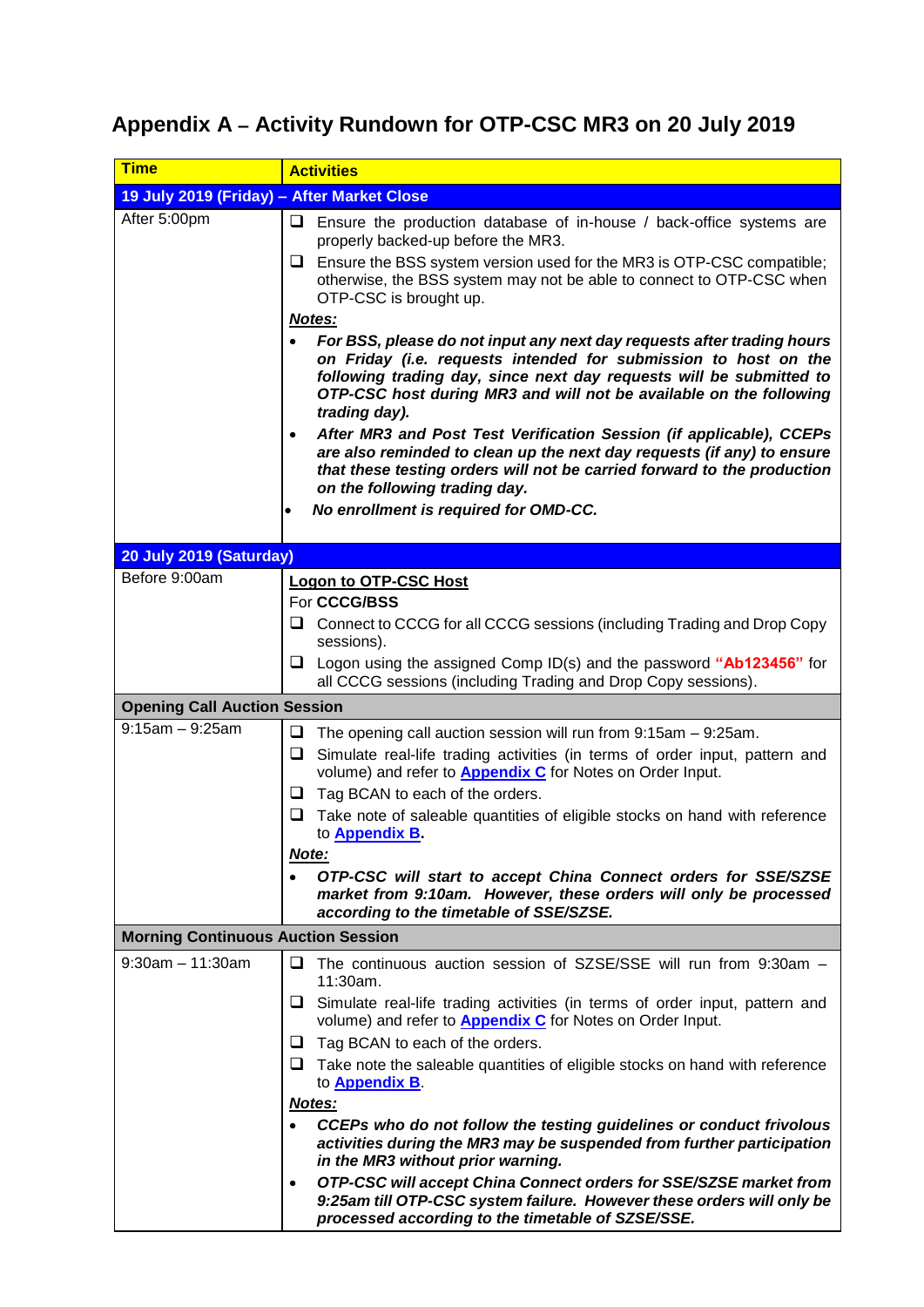

| <b>Time</b>                                                                                                                | <b>Activities</b>                                                                                                                                                                                                                                                                                                                                                                                                                                                                                                                                                                                                                                                                                                                                                                |  |  |  |  |  |
|----------------------------------------------------------------------------------------------------------------------------|----------------------------------------------------------------------------------------------------------------------------------------------------------------------------------------------------------------------------------------------------------------------------------------------------------------------------------------------------------------------------------------------------------------------------------------------------------------------------------------------------------------------------------------------------------------------------------------------------------------------------------------------------------------------------------------------------------------------------------------------------------------------------------|--|--|--|--|--|
|                                                                                                                            | <b>Simulated System Failure / Trading Interruption</b>                                                                                                                                                                                                                                                                                                                                                                                                                                                                                                                                                                                                                                                                                                                           |  |  |  |  |  |
| $10:45am - 10:50am$                                                                                                        | ❏<br>China Connect orders might be rejected or delayed when a transient<br>system interruption simulation is taken place.                                                                                                                                                                                                                                                                                                                                                                                                                                                                                                                                                                                                                                                        |  |  |  |  |  |
| At about 11:00am                                                                                                           | □ Simulate OTP-CSC and OMD-CC system failure.<br>$\Box$ CCEPs should pay attention to HKEX's announcement of the contingency<br>arrangement via email sent to the contact person specified by CCEP on the<br>notification form.                                                                                                                                                                                                                                                                                                                                                                                                                                                                                                                                                  |  |  |  |  |  |
|                                                                                                                            | <b>Resumption of Trading / Trading Restart at Backup Site</b>                                                                                                                                                                                                                                                                                                                                                                                                                                                                                                                                                                                                                                                                                                                    |  |  |  |  |  |
| 12:00noon                                                                                                                  | <b>Logon to OTP-CSC Host</b>                                                                                                                                                                                                                                                                                                                                                                                                                                                                                                                                                                                                                                                                                                                                                     |  |  |  |  |  |
|                                                                                                                            | ❏<br>Connect to backup site CCCG* and logon using the assigned Comp ID and<br>same password used before the site failover.                                                                                                                                                                                                                                                                                                                                                                                                                                                                                                                                                                                                                                                       |  |  |  |  |  |
|                                                                                                                            | Checked trades matched during suspension of OTP-CSC, and reconcile<br>❏<br>cancelled, matched and outstanding orders.                                                                                                                                                                                                                                                                                                                                                                                                                                                                                                                                                                                                                                                            |  |  |  |  |  |
|                                                                                                                            | Note:<br>* - BSS must connect IP/Port of backup site CCCG Lookup Server (for<br>Binary protocol) or IP/Port of backup site CCCG FIX gateways (for FIX<br>protocol) after trading resumption at the backup site.                                                                                                                                                                                                                                                                                                                                                                                                                                                                                                                                                                  |  |  |  |  |  |
| <b>Afternoon Continuous Auction Session</b>                                                                                |                                                                                                                                                                                                                                                                                                                                                                                                                                                                                                                                                                                                                                                                                                                                                                                  |  |  |  |  |  |
| $1:00 \text{pm} - 3:00 \text{pm}$<br><b>Exchange Intervention</b><br>3:01 <sub>pm</sub><br>Day Close<br>3:02 <sub>pm</sub> | Continuous Auction Session will run from 1:00pm - 2:57pm.<br>u<br>Closing Call Auction Session will run from 2:57pm - 3:00pm.<br>u<br>$\Box$ Simulate real-life trading activities (in terms of order input, pattern and<br>volume) and refer to <b>Appendix C</b> for Notes on Order Input.<br>Tag BCAN to each of the orders.<br>⊔<br>Take note the saleable quantities of eligible stocks on hand with reference<br>⊔<br>to <b>Appendix B</b><br>Note:<br>OTP-CSC will start to accept China Connect orders from 12:55pm.<br>However these orders will only be processed according to the<br>timetable of SZSE/SSE.<br>$\Box$ Exchange Intervention.<br>For CCCG and China Connect Drop Copy Session:<br>Logout and terminate CCCG and China Connect Drop-Copy sessions.<br>⊔ |  |  |  |  |  |
|                                                                                                                            | Perform end-of-trading procedures, if any, to ensure database integrity.<br>❏<br>Clean up the transaction data (e.g. orders and trades) entered during the<br>⊔.<br>MR3 from BSS, if applicable.                                                                                                                                                                                                                                                                                                                                                                                                                                                                                                                                                                                 |  |  |  |  |  |
|                                                                                                                            | <b>Download Day-End Trade File and Closing Price File</b>                                                                                                                                                                                                                                                                                                                                                                                                                                                                                                                                                                                                                                                                                                                        |  |  |  |  |  |
| $3:30$ pm $-5:00$ pm                                                                                                       | Download the following file by using production user ID with "TO" user group<br>(i.e. user ID of MXXXXXTOXXX) and production password through ECP:<br>Trade file for SSE/SZSE (from 3:30pm) and check the accuracy of trade<br>details.<br>Closing price file for SSE/SZSE (from 4:30pm).<br>⊔                                                                                                                                                                                                                                                                                                                                                                                                                                                                                   |  |  |  |  |  |
|                                                                                                                            | <b>Software fallback for BSS</b>                                                                                                                                                                                                                                                                                                                                                                                                                                                                                                                                                                                                                                                                                                                                                 |  |  |  |  |  |
| After 5:00pm                                                                                                               | For <b>BSS:</b><br>Fallback the BSS software to CSC compatible version.<br>ப                                                                                                                                                                                                                                                                                                                                                                                                                                                                                                                                                                                                                                                                                                     |  |  |  |  |  |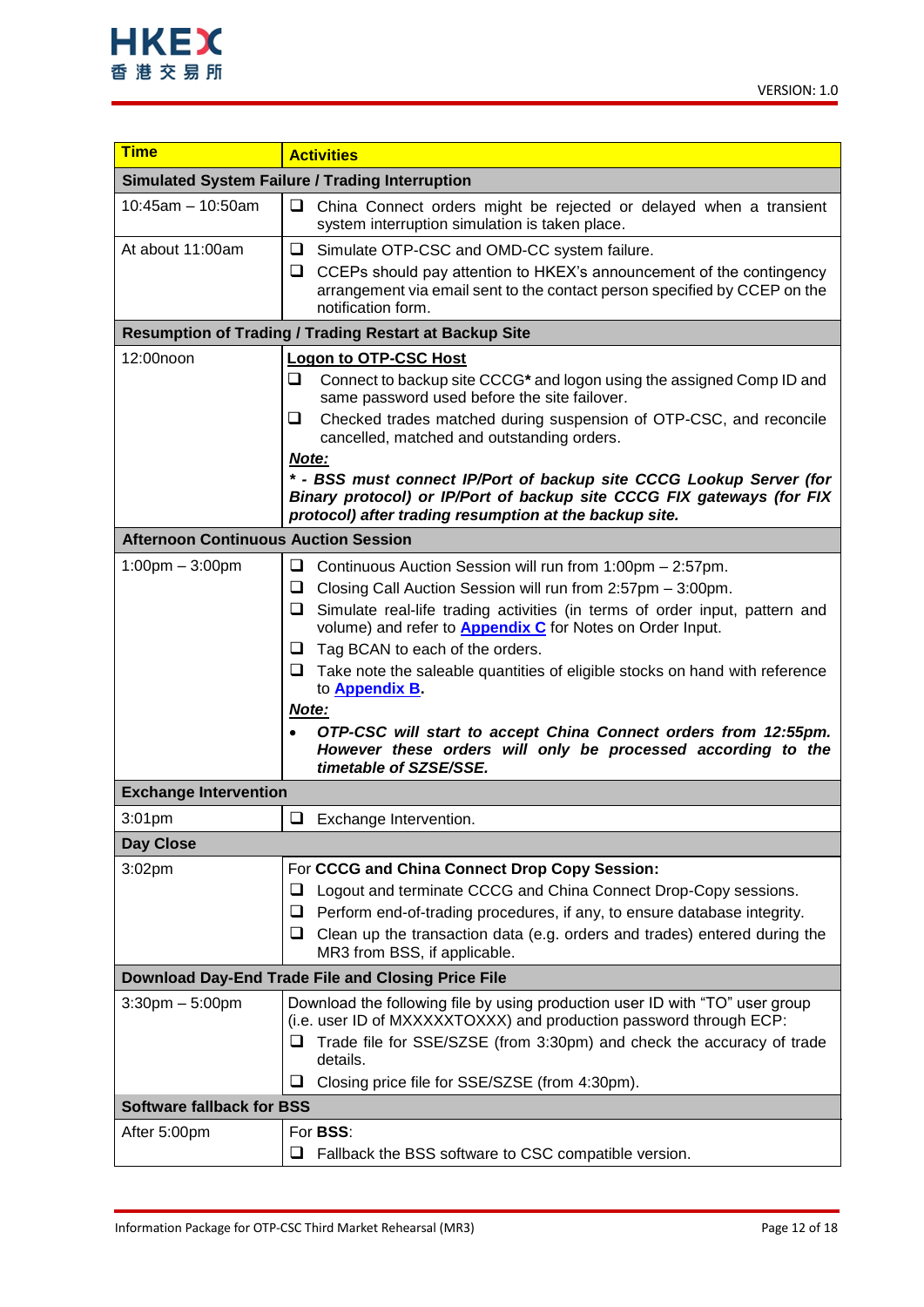| <b>Time</b>                                                                                                              | <b>Activities</b>                                                                                                                                                                                                                                                                    |  |  |  |  |
|--------------------------------------------------------------------------------------------------------------------------|--------------------------------------------------------------------------------------------------------------------------------------------------------------------------------------------------------------------------------------------------------------------------------------|--|--|--|--|
| Post Test Verification Session after MR3 - fallback to CSC (optional and applicable to CCEPs with<br>prior registration) |                                                                                                                                                                                                                                                                                      |  |  |  |  |
| $10:00$ pm $- 11:00$ pm                                                                                                  | Note:<br>Only CCEPs who have indicated their participation for the MR2 in the<br>notification form or informed their change of participation via email, will<br>have ALL of their enrolled production CCCG sessions enabled to<br>participate in the Post Test verification session. |  |  |  |  |
|                                                                                                                          | <b>Logon to CSC Host</b><br>□ Connect to CSC for all CCCG sessions (including Trading and Drop Copy<br>sessions).                                                                                                                                                                    |  |  |  |  |
|                                                                                                                          | $\Box$ Logon using the assigned Comp ID(s) and <b>Production password</b> for all<br>CCCG sessions (including Trading and Drop Copy sessions).                                                                                                                                       |  |  |  |  |
|                                                                                                                          | $\Box$ Only allow to perform logon test as both Shanghai and Shenzhen markets<br>are close.                                                                                                                                                                                          |  |  |  |  |
|                                                                                                                          | After completion of post-test verification                                                                                                                                                                                                                                           |  |  |  |  |
|                                                                                                                          | ❏<br>Logout and terminate CCCG session.                                                                                                                                                                                                                                              |  |  |  |  |
|                                                                                                                          | $\Box$ Perform end-of-trading procedures, if any, to ensure database integrity.                                                                                                                                                                                                      |  |  |  |  |
|                                                                                                                          | Restore the data and proper BSS production configuration for following<br>□<br>Monday, if necessary.                                                                                                                                                                                 |  |  |  |  |
| <b>22 July 2019 (Monday)</b>                                                                                             |                                                                                                                                                                                                                                                                                      |  |  |  |  |
| Before 8:30am                                                                                                            | <b>Logon to CSC Host</b><br>For CCCG/BSS:                                                                                                                                                                                                                                            |  |  |  |  |
|                                                                                                                          | Perform logon for CCCG sessions (including Trading and Drop Copy<br>❏<br>sessions) by using production password.                                                                                                                                                                     |  |  |  |  |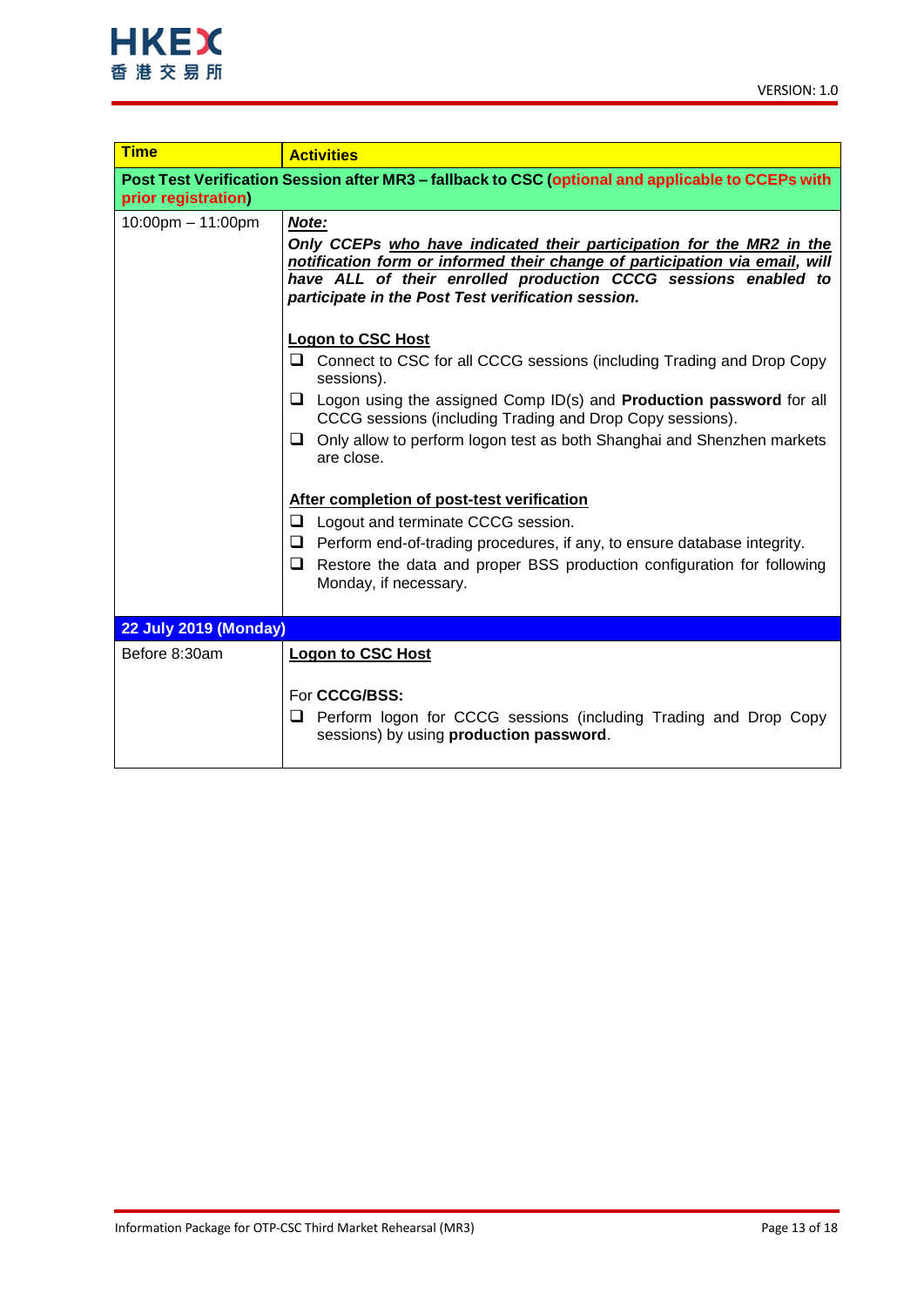

# <span id="page-13-0"></span>**Appendix B – Stock Balances on MR3**

## **Pre-set Stock Balances for Northbound Trading**

For each CCEP and each Institutional Investor (II) ID allocated to CCEP will have the maximum saleable quantity 5,000 for the following stocks during the MRs.

For each Short Selling Security in the MRs, the maximum number of shares available for short selling is 100,000 for **all CCEPs**.

| <b>SSE</b><br><b>Stock</b><br>Code  | <b>Stock Code</b><br>Mapping in<br><b>CCASS</b> | <b>Stock Name</b>                                                                             | Eligible<br>for Short<br>Sell | <b>Stock</b><br><b>Balance</b> for<br>each CCEP<br>and II ID<br>assigned | Available<br><b>Short Sell</b><br>Qty for all<br><b>CCEP<sub>s</sub></b> |
|-------------------------------------|-------------------------------------------------|-----------------------------------------------------------------------------------------------|-------------------------------|--------------------------------------------------------------------------|--------------------------------------------------------------------------|
| 600016                              | 90016                                           | CHINA MINSHENG BANKING CORP., LTD.                                                            | Yes                           | 5,000                                                                    | 100,000                                                                  |
| 600025                              | 90025                                           | <b>LANCANG</b><br><b>HUANENG</b><br><b>RIVER</b><br>HYDROPOWER INC.                           | No                            | 5,000                                                                    |                                                                          |
| 600028                              | 90028                                           | <b>CHEMICAL</b><br><b>AND</b><br><b>CHINA</b><br>PETROLEUM<br>CORPORATION                     | Yes                           | 5,000                                                                    | 100,000                                                                  |
| 600031                              | 90031                                           | SANY HEAVY INDUSTRY CO., LTD                                                                  | Yes                           | 5,000                                                                    | 100,000                                                                  |
| 600036                              | 90036                                           | CHINA MERCHANTS BANK CO., LIMITED                                                             | Yes                           | 5,000                                                                    | 100,000                                                                  |
| 600276                              | 90276                                           | JIANGSU HENGRUI MEDICINE CO.,LTD.                                                             | Yes                           | 5,000                                                                    | 100,000                                                                  |
| 600690                              | 90690                                           | QINGDAO HAIER CO.,LTD                                                                         | Yes                           | 5,000                                                                    | 100,000                                                                  |
| 600887                              | 90887                                           | <b>MONGOLIA</b><br><b>INDUSTRIAL</b><br><b>INNER</b><br><b>YILI</b><br><b>GROUP CO., LTD</b>  | Yes                           | 5,000                                                                    | 100,000                                                                  |
| 600900                              | 90900                                           | CHINA YANGTZE POWER CO.,LTD.                                                                  | Yes                           | 5,000                                                                    | 100,000                                                                  |
| 601006                              | 91006                                           | DAQIN RAILWAY CO., LTD.                                                                       | Yes                           | 5,000                                                                    | 100,000                                                                  |
| 601166                              | 91166                                           | INDUSTRIAL BANK CO., LTD.                                                                     | Yes                           | 5,000                                                                    | 100,000                                                                  |
| 601288                              | 91288                                           | AGRICULTURAL BANK OF CHINA LIMITED                                                            | Yes                           | 5,000                                                                    | 100,000                                                                  |
| 601318                              | 91318                                           | PING AN INSURANCE (GROUP) COMPANY<br>OF CHINA, LTD.                                           | Yes                           | 5,000                                                                    | 100,000                                                                  |
| 601328                              | 91328                                           | BANK OF COMMUNICATIONS CO., LTD.                                                              | Yes                           | 5,000                                                                    | 100,000                                                                  |
| 601398                              | 91398                                           | INDUSTRIAL AND COMMERCIAL BANK OF<br><b>CHINA LIMITED</b>                                     | Yes                           | 5,000                                                                    | 100,000                                                                  |
| 601668                              | 91668                                           | <b>CHINA</b><br><b>STATE</b><br><b>CONSTRUCTION</b><br><b>ENGINEERING CORPORATION LIMITED</b> | Yes                           | 5,000                                                                    | 100,000                                                                  |
| 601818                              | 91818                                           | CHINA EVERBRIGHT BANK COMPANY<br><b>LIMITED</b>                                               | Yes                           | 5,000                                                                    | 100,000                                                                  |
| 601901                              | 91901                                           | FOUNDER SECURITIES CO., LTD.                                                                  | Yes                           | 5,000                                                                    | 100,000                                                                  |
| 601988                              | 91988                                           | <b>BANK OF CHINA LIMITED</b>                                                                  | Yes                           | 5,000                                                                    | 100,000                                                                  |
| 603288                              | 93288                                           | <b>FOSHAN</b><br><b>HAITIAN</b><br><b>FLAVOURING</b><br><b>AND</b><br>FOOD COMPANY LTD.       | No                            | 5,000                                                                    |                                                                          |
| <b>SZSE</b><br><b>Stock</b><br>Code | <b>Stock Code</b><br>Mapping in<br><b>CCASS</b> | <b>Stock Name</b>                                                                             | Eligible<br>for Short<br>Sell | <b>Stock</b><br><b>Balance</b> for<br>each CCEP<br>and II ID<br>assigned | Available<br><b>Short Sell</b><br>Qty for all<br><b>CCEP<sub>s</sub></b> |
| 000001                              | 70001                                           | PING AN BANK CO., LTD.                                                                        | Yes                           | 5,000                                                                    | 100,000                                                                  |
| 000002                              | 70002                                           | CHINA VANKE CO., LTD.                                                                         | Yes                           | 5,000                                                                    | 100,000                                                                  |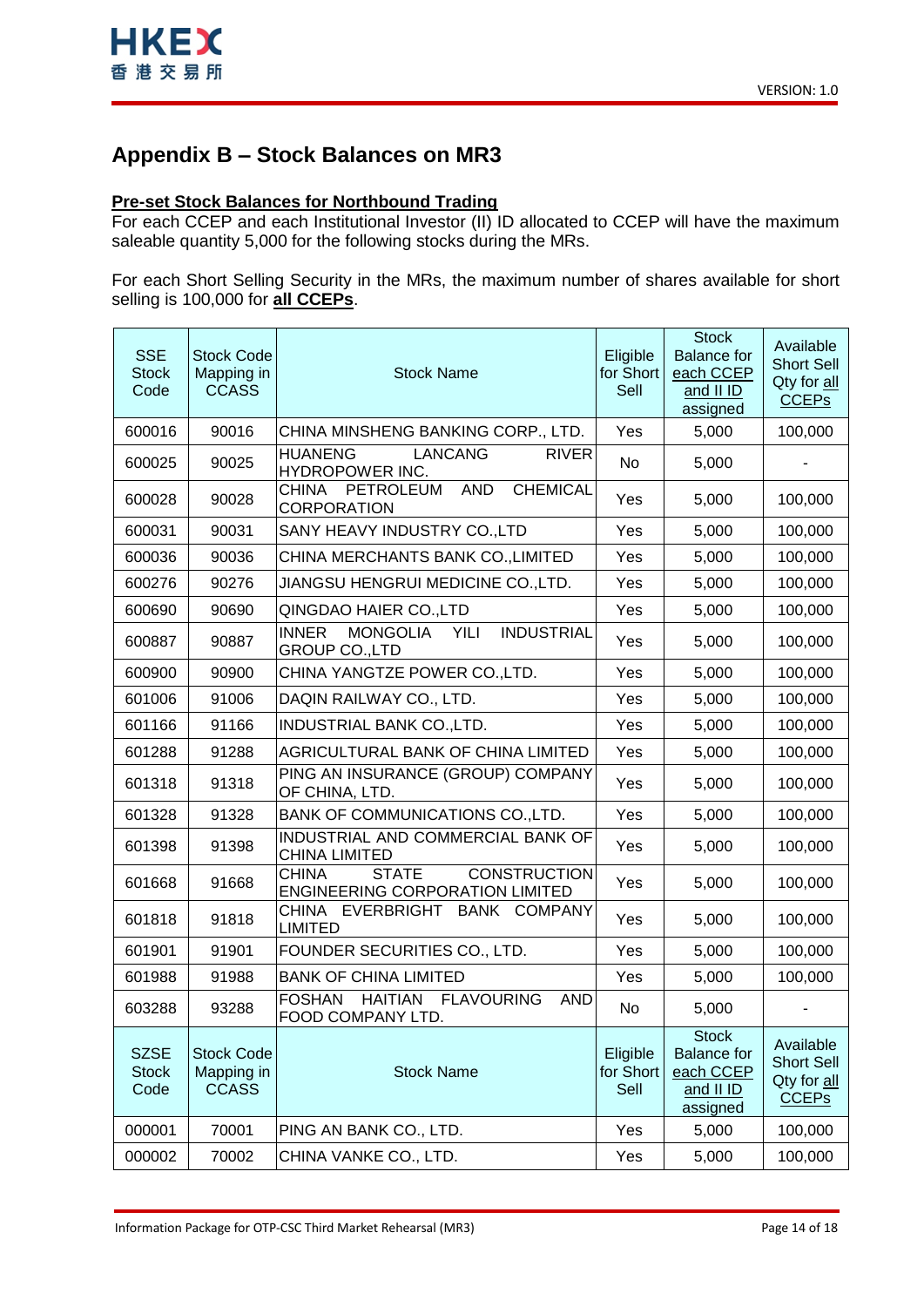

| 000069 | 70069 | SHENZHEN OVERSEAS CHINESE TOWN<br>CO.,LTD                         | Yes | 5,000 | 100,000 |
|--------|-------|-------------------------------------------------------------------|-----|-------|---------|
| 000089 | 70089 | SHENZHEN AIRPORT CO., LTD                                         | Yes | 5,000 | 100,000 |
| 000157 | 70157 | <b>ZOOMLION HEAVY INDUSTRY SCIENCE</b><br>AND TECHNOLOGY CO., LTD | Yes | 5,000 | 100,000 |
| 000333 | 70333 | MIDEA GROUP CO., LTD.                                             | Yes | 5,000 | 100,000 |
| 000338 | 70338 | <b>WEICHAI POWER CO., LTD.</b>                                    | Yes | 5,000 | 100,000 |
| 000425 | 70425 | XCMG CONSTRUCTION MACHINERY CO.,<br>LTD.                          | Yes | 5,000 | 100,000 |
| 000651 | 70651 | <b>GREE ELECTRIC APPLIANCES, INC.OF</b><br>ZHUHAI CO.,LTD         | Yes | 5,000 | 100,000 |
| 000725 | 70725 | BOE TECHNOLOGY GROUP CO., LTD                                     | Yes | 5,000 | 100,000 |
| 000858 | 70858 | <b>WULIANGYE YIBIN CO., LTD.</b>                                  | Yes | 5,000 | 100,000 |
| 002008 | 72008 | HAN'S LASER TECHNOLOGY INDUSTRY<br>GROUP CO., LTD.                | Yes | 5,000 | 100,000 |
| 002027 | 72027 | <b>FOCUS MEDIA INFORMATION</b><br>TECHNOLOGY CO.,LTD              | Yes | 5,000 | 100,000 |
| 002050 | 72050 | ZHEJIANG SANHUA INTELLIGENT<br>CONTROLS CO., LTD.                 | Yes | 5,000 | 100,000 |
| 002146 | 72146 | RISESUN REAL ESTATE DEVELOPMENT<br>CO.,LTD.                       | Yes | 5,000 | 100,000 |
| 002415 | 72415 | <b>HANGZHOU HIKVISION DIGITAL</b><br>TECHNOLOGY CO., LTD          | Yes | 5,000 | 100,000 |
| 002463 | 72463 | WUS PRINTED CIRCUIT (KUNSHAN)<br>CO.,LTD                          | No  | 5,000 |         |
| 002475 | 72475 | <b>LUXSHARE PRECISION INDUSTRY</b><br>CO.,LTD.                    | Yes | 5,000 | 100,000 |
| 300012 | 77012 | CENTRE TESTING INTERNATIONAL<br>GROUP CO., LTD.                   | No  | 5,000 |         |
| 300015 | 77015 | AIER EYE HOSPITAL GROUP CO.,LTD.                                  | Yes | 5,000 | 100,000 |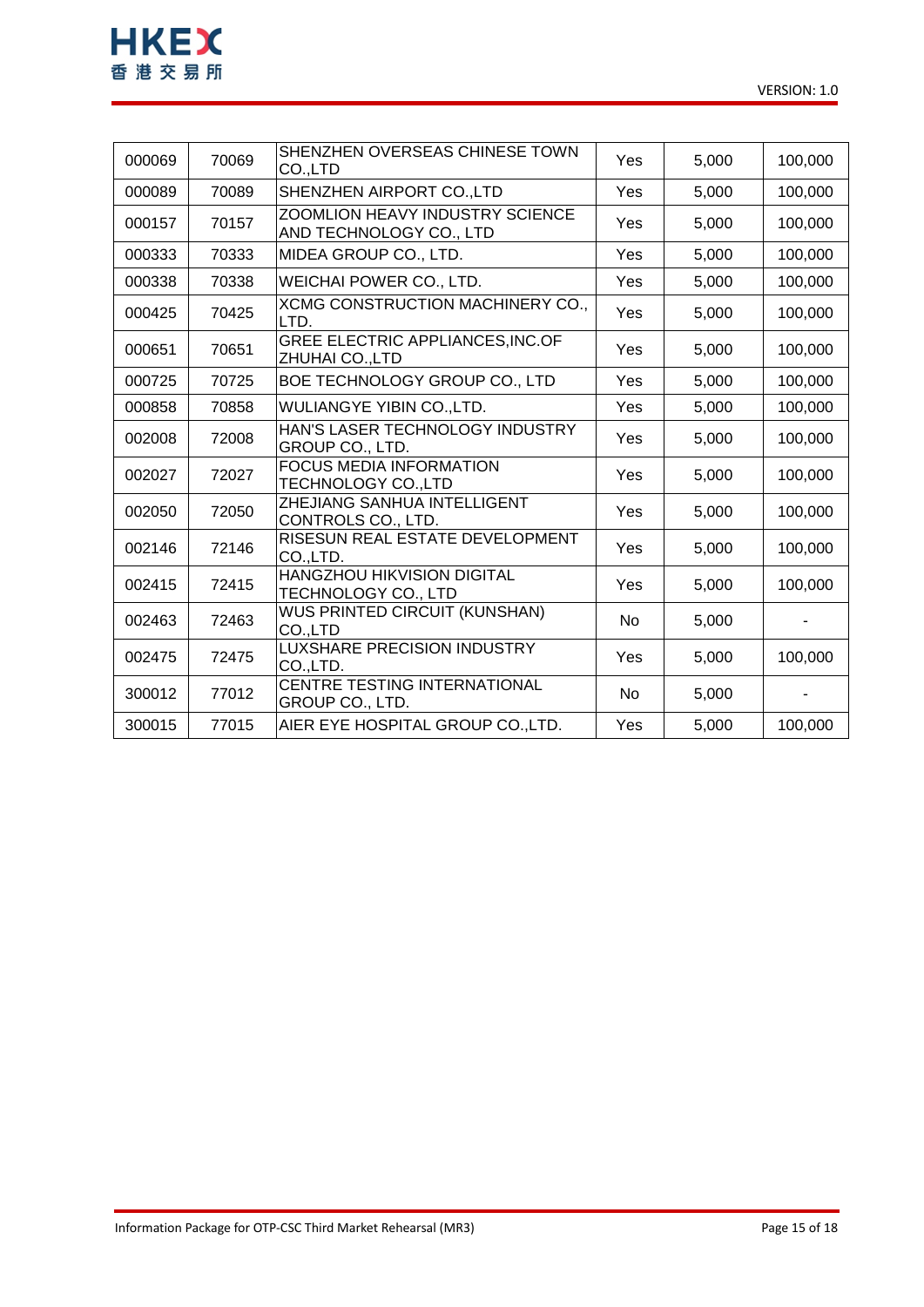# <span id="page-15-1"></span><span id="page-15-0"></span>**Appendix C – Notes on Order Input for MR3**

The following notes on order input are applicable for Opening Call Auction, Continuous Auction Sessions and Closing Call Auction Session of Northbound Trading:

## **General**

- 1. Orders to be input should be at prices within +/- 10% from previous closing price.
- 2. Buy orders should not below the current best bid price/ the latest trade price / the previous closing price (as the case may be) by more than 3%.
- 3. Cancel outstanding orders as far as possible.
- 4. Both buy and sell orders are required to tag with BCANs.

## Short Selling Order

- 5. A Short Selling order for a Short Selling Security shall not be input into the OTP-CSC at a price lower than the most recent execution price for that Short Selling Security or, if there have been no executed trades for that Short Selling Security on the relevant OTP-CSC trading day, the previous closing price for that Short Selling Security.
- 6. Short Selling order must be in multiples of 100 shares.
- 7. Any Short Selling order of a Short Selling Security that, if executed, will cause the 1% daily limit to be exceeded during the course of a OTP-CSC trading day will be rejected by the OTP-CSC.

## Sell Order and Buy Order for Pre-Trade Checking Function for Institutional Investors

8. For those supporting pre-trade checking function for institutional investors, input Institutional Investor ID (II ID) for sell orders and, if applicable, buy orders.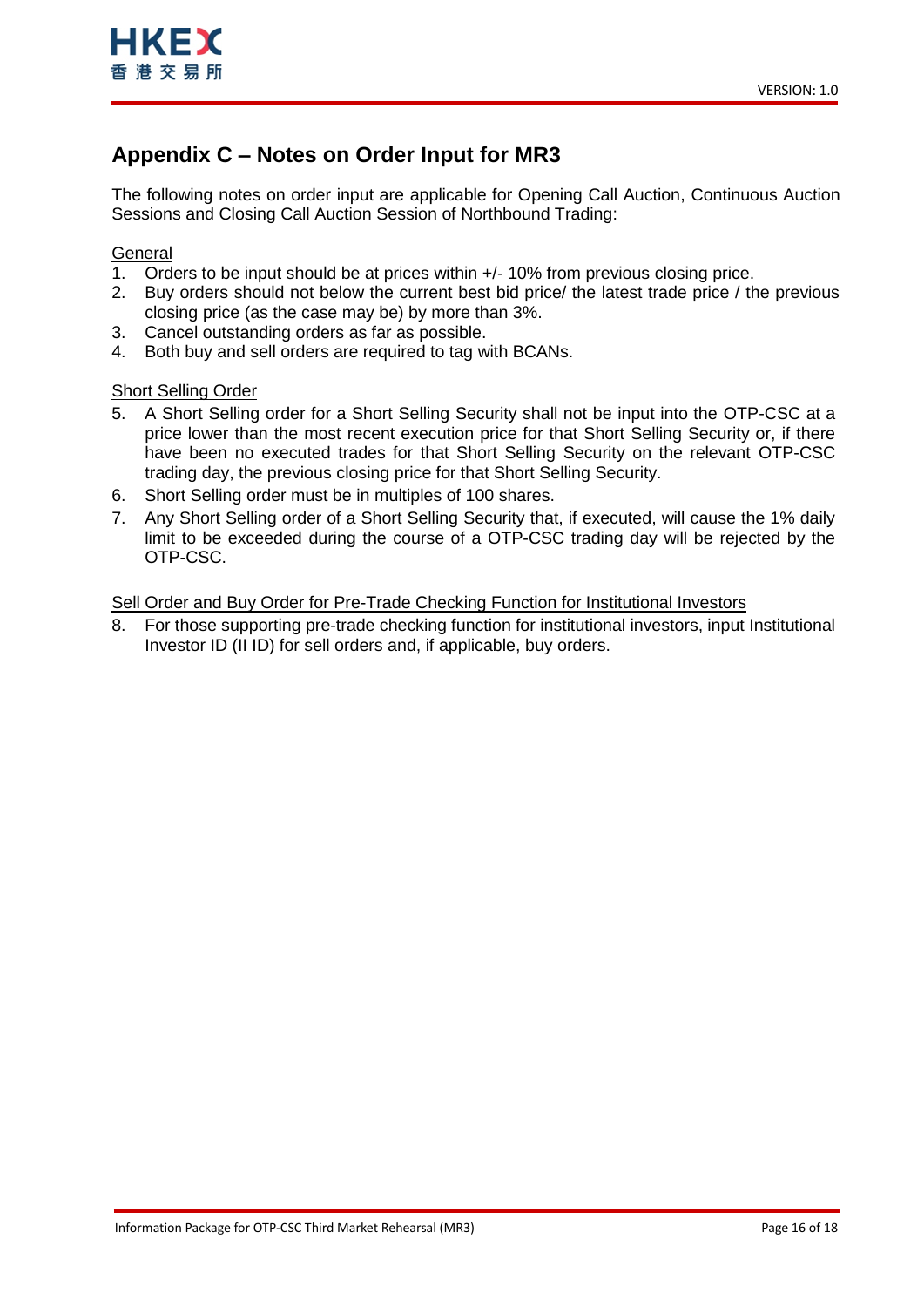

## <span id="page-16-1"></span>**Appendix D – Feedback Form for OTP-CSC MR3 on 20 July 2019**

#### <span id="page-16-0"></span>**Notes :**

- 1. Please complete both Sections I and II of this form.
- 2. **Upon completion, please return the form to HKEX by Fax (fax no.: 2521-7899) or by Email to [OTPC@hkex.com.hk](mailto:OTPC@hkex.com.hk) on or before 22 July 2019.**
- 3. For enquiry, please contact our Participant General Enquiry Hotline at 2840-3626.

### **Section I Participant Information**

| Name of Exchange Participant |                                                                                                         |                                                                                                                                                                                                                                                                                                                                                                                                        |           | Participant ID                                                                                            |  |  |  |
|------------------------------|---------------------------------------------------------------------------------------------------------|--------------------------------------------------------------------------------------------------------------------------------------------------------------------------------------------------------------------------------------------------------------------------------------------------------------------------------------------------------------------------------------------------------|-----------|-----------------------------------------------------------------------------------------------------------|--|--|--|
| <b>Contact Person</b>        |                                                                                                         |                                                                                                                                                                                                                                                                                                                                                                                                        | Phone No. | <b>Email Address</b>                                                                                      |  |  |  |
|                              | <b>Section II</b>                                                                                       | <b>Participant Feedback</b> (please tick the appropriate boxes)                                                                                                                                                                                                                                                                                                                                        |           |                                                                                                           |  |  |  |
| 1.                           | Did your <b>BSS</b> encounter any unresolved connectivity or log on issues during the market rehearsal? |                                                                                                                                                                                                                                                                                                                                                                                                        |           |                                                                                                           |  |  |  |
|                              | □                                                                                                       | No                                                                                                                                                                                                                                                                                                                                                                                                     |           |                                                                                                           |  |  |  |
|                              | $\sqcup$                                                                                                | Yes, please specify:                                                                                                                                                                                                                                                                                                                                                                                   |           |                                                                                                           |  |  |  |
| 2.                           | Did your <b>BSS</b> experience any system failure or interruption during the market rehearsal?          |                                                                                                                                                                                                                                                                                                                                                                                                        |           |                                                                                                           |  |  |  |
|                              | ப                                                                                                       | No                                                                                                                                                                                                                                                                                                                                                                                                     |           |                                                                                                           |  |  |  |
|                              | ◻                                                                                                       | Yes, please specify :                                                                                                                                                                                                                                                                                                                                                                                  |           |                                                                                                           |  |  |  |
| 3.                           | ◻<br>□                                                                                                  | Did your BSS experience any exceptional response time for order input during the market rehearsal? (Note:<br>Response time means the time taken by OTP-CSC to provide the order confirmation reply after the order input.)<br>No<br>Yes, please provide relevant details of the transactions (e.g. transaction time, stock code, order price and<br>the response time observed) for analysis by HKEX : |           |                                                                                                           |  |  |  |
| 4.                           |                                                                                                         | Did your <b>BSS</b> experience difficulties in handling the OMD-CC market data?                                                                                                                                                                                                                                                                                                                        |           |                                                                                                           |  |  |  |
|                              | □                                                                                                       | No                                                                                                                                                                                                                                                                                                                                                                                                     |           |                                                                                                           |  |  |  |
|                              | ப                                                                                                       | All our BSS do not receive market data from OMD-CC                                                                                                                                                                                                                                                                                                                                                     |           |                                                                                                           |  |  |  |
|                              | □                                                                                                       | by HKEX:                                                                                                                                                                                                                                                                                                                                                                                               |           | Yes, please provide relevant details (e.g. time, stock code, and the response time observed) for analysis |  |  |  |
| 5.                           | If you have further comments about the market rehearsal, please specify below:                          |                                                                                                                                                                                                                                                                                                                                                                                                        |           |                                                                                                           |  |  |  |
|                              |                                                                                                         |                                                                                                                                                                                                                                                                                                                                                                                                        |           | Pu cianing bolow, we consent to the processing of personal data in accordance with the Privacy Policy     |  |  |  |

*By signing below, we consent to the processing of personal data in accordance with the Privacy Policy Statement included in Appendix E of this Information Package.*

| Signature of Responsible Officer<br>with Company Chop | Date |
|-------------------------------------------------------|------|
|                                                       |      |
| Name of Responsible Officer                           |      |